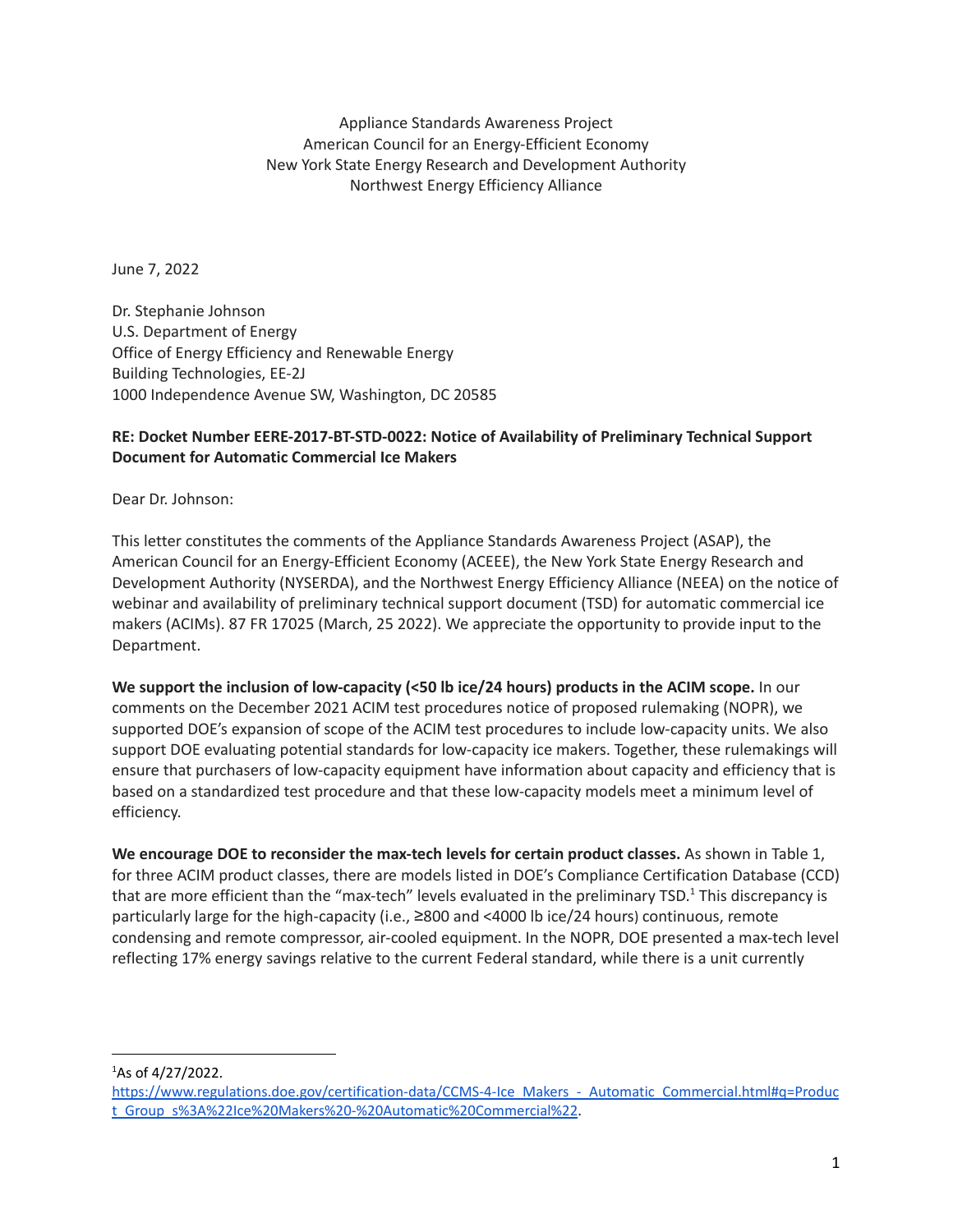available on the market that consumes 85% less energy than the current Federal standard. <sup>2</sup> We encourage DOE to reevaluate the max-tech efficiency levels for the product classes in Table 1 so that they represent true max-tech levels.

| <b>Equipment Type</b>                                     | Type of<br>cooling | Harvest rate (lb<br>ice/24 hours) | DOE "max-tech" level (%<br>energy use less than<br>baseline) | Most efficient model in DOE<br>CCD (% energy savings<br>relative to the current<br>standard) |
|-----------------------------------------------------------|--------------------|-----------------------------------|--------------------------------------------------------------|----------------------------------------------------------------------------------------------|
| Batch, ice-making<br>head                                 | Air                | $≥800$ and $<1500$                | 13%                                                          | 15%                                                                                          |
| Batch, self-contained                                     | Air                | $>50$ and $< 110$                 | 25%                                                          | 31%                                                                                          |
| Continuous, remote<br>condensing and<br>remote compressor | Air                | $≥800$ and $<4000$                | 17%                                                          | 85%                                                                                          |

**Table 1. DOE "max-tech" level and the most efficient model in the DOE CCD**

**We encourage DOE to include an efficiency level that incorporates microchannel condensers with increased surface area for air-cooled non-remote condensing ACIMs to fully capture the potential energy savings from this design option.** In the preliminary analysis, DOE seems to be showing small energy savings from replacing a tube-and-fin condenser with a microchannel condenser for non-remote condensing product classes.<sup>3</sup> We understand that in these cases, DOE implemented a more compact microchannel condenser and, therefore, energy savings from increased heat exchange area were not directly considered.<sup>4</sup> We are concerned that by implementing a compact microchannel condenser, DOE is underestimating the potential energy savings associated with this design option. 5

DOE suggests that larger condenser size is only feasible in remote units that lack the same space constraints as non-remote condensing units.<sup>6</sup> However, we understand that DOE could increase heat exchange area with a microchannel condenser without increasing the overall condenser size relative to

<https://www.regulations.gov/document/EERE-2017-BT-STD-0022-0009>. p. 5-20

<sup>&</sup>lt;sup>2</sup>The current Federal standard for this product class is 5.26 kWh/100 lbs of ice, and the [most-efficient](https://www.hoshizakiamerica.com/product/f-2001mlj/) model, with a capacity of 2280 lbs ice/24 hours, is rated at 0.8 kWh/100 lbs of ice. While it is a small market, four out of the 13 basic models in the DOE CCD for this product class exceed the "max-tech" level evaluated in the PTSD.

<sup>&</sup>lt;sup>3</sup>For the 10 non-remote condensing product classes for which a microchannel heat exchanger was implemented as a design option, based on the information in tables in section 5.6 of the PTSD, it appears that DOE estimated energy savings of 1 to 2%.

<sup>4</sup>On page 5-20 of the PTSD, DOE explains that a microchannel heat exchanger would improve heat transfer by 25% compared to a tube-and-fin heat exchanger for the same heat exchanger area. However, DOE assumed that the overall heat transfer would remain constant; the small energy savings are due to a reduction in compressor energy use at a reduced condensing temperature.

<sup>&</sup>lt;sup>5</sup> We understand that many microchannel heat exchangers are currently marketed for use as a more compact option than traditional heat exchangers. One manufacturer of microchannel heat exchangers markets their products as 'up to 35% more compact' with a 'reduced footprint':

[https://assets.danfoss.com/documents/95094/AD137686438157en-020401.pdf.](https://assets.danfoss.com/documents/95094/AD137686438157en-020401.pdf) p. 10.

<sup>6</sup> <https://www.regulations.gov/document/EERE-2017-BT-STD-0022-0009>. p. 3-27.